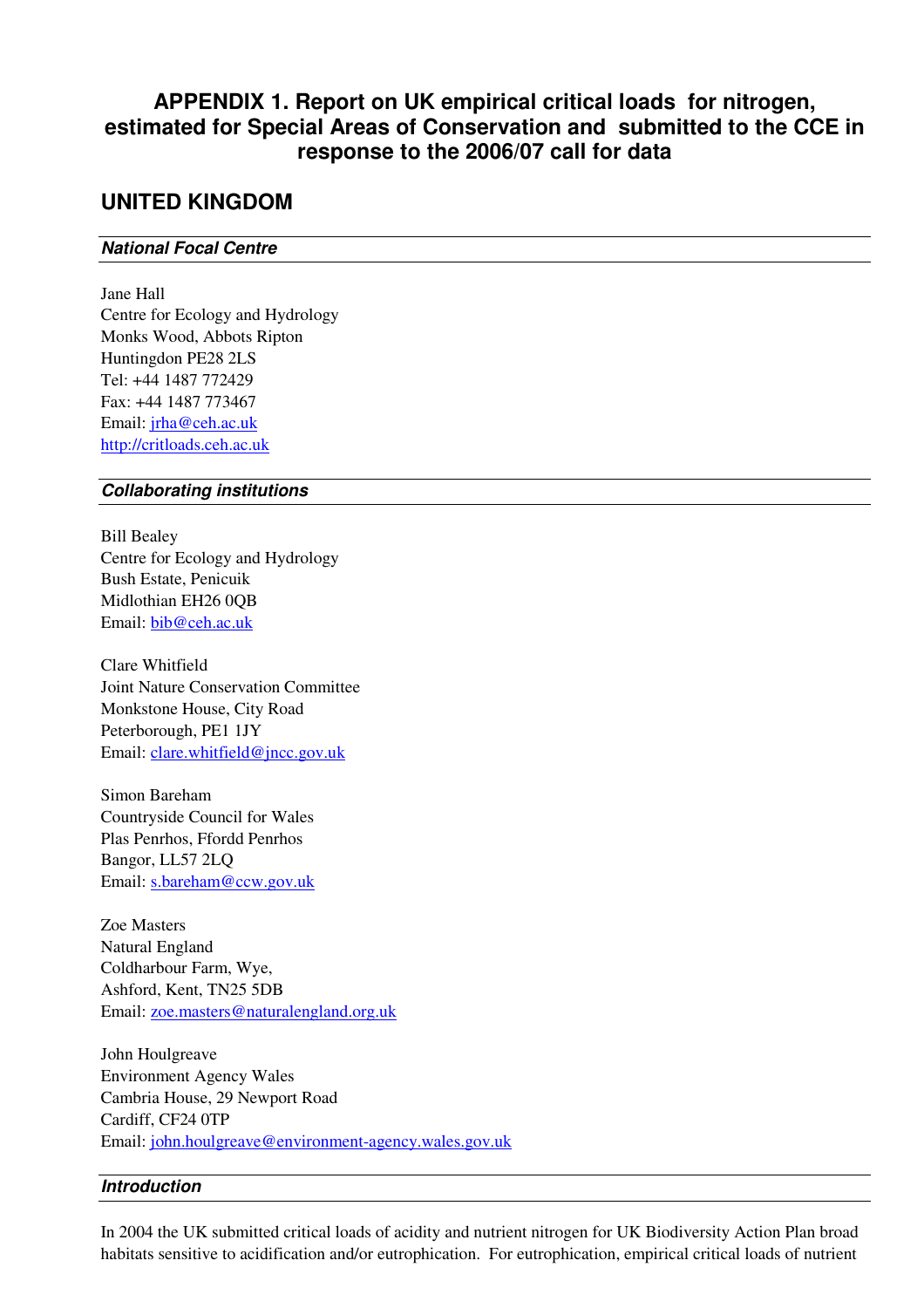nitrogen, as agreed at the Berne workshop (Achermann & Bobbink, 2003) and in the UK (Hall et al, 2004) were applied to all habitats except managed woodlands for which the mass balance equation was used. In response to this call for data no changes have been made to the UK critical loads for broad habitats and hence no new habitat data have been submitted.

This submission from the UK is focused on applying the empirical nutrient nitrogen critical loads to the Special Areas of Conservation (SACs), a sub-set of the UK's Natura 2000 sites. There are 611 SACs in the UK ranging in area from <0.01 km<sup>2</sup> to >1500 km<sup>2</sup>, and designated to protect between one and 21 features (Annex I habitats or Annex II species) per site. In conjunction with the UK conservation agencies and the UK environment agencies a method has been developed to assign "site relevant" critical loads to the designated features of SACs. These data are being used by the environment agencies to enable the identification of sites at risk from critical load exceedance. This is to inform the assessment of the impacts of "plans and projects" in relation to the provisions of Article 6.3 of the Habitats Directive. The data are also currently being used to inform the UK's air pollution assessment for the purposes of reporting on Favourable Conservation Status under Article 17 of the Habitats Directive.

This database has been submitted as an example of how empirical nutrient nitrogen critical loads may be applied to designated areas. This reflects the increasing demand for such an approach through drivers such as the Habitats Directive. It should be noted that if these data are used in conjunction with the UK habitat critical loads submitted in 2004 there will be some duplication of the total ecosystem areas.

## **Methods**

The method for assigning site relevant critical loads was as follows:

- The individual features (Annex I habitats or Annex II plant species) were assessed in terms of their sensitivity to eutrophication; 83 of the the 90 features (77 habitats, 13 plant species) associated with the UK SACs are considered sensitive to eutrophication. "Non-plant" species listed in Annex II have not been included in this assessment.
- The corresponding EUNIS habitat class(es) of the sensitive features were identified. This can be done using either the EUNIS web site (http://eunis.eea.europa.eu/index.jsp) or the the Habitats Dictionary of the National Biodiversity Network (http://www.nbn.org.uk/habitats/); both sources have lookup tables from Annex I to EUNIS or vice versa.
- Where the sensitive feature was a plant species it was related to the EUNIS habitat in which it occurs.
- If nutrient nitrogen critical loads were available for the EUNIS class, they were applied. Where this was not the case, the critical loads for a similar EUNIS class were applied where appropriate (ie, where there was some "equivalence" between habitats). However, for 10 of the features (8 habitats, 2 plant species) identified as being sensitive to eutrophication there are currently no appropriate critical loads available (Table 1).
- The critical load values identified by EUNIS class above were assigned to each corresponding feature for each SAC, ie, no additional site-specific or spatial information was used in the assignment.

| Annex I habitats  | Interest Name                                                       |
|-------------------|---------------------------------------------------------------------|
| Annex II species  |                                                                     |
| H1230             | Vegetated sea cliffs of the Atlantic and Baltic coasts              |
| H1340             | Inland salt meadows                                                 |
| H <sub>2160</sub> | Dunes with Hippophae rhamnoides (sea-buckthorn)                     |
| H3140             | Hard oligo-mesotrophic waters with benthic vegetation of Chara ssp. |
| H3150             | Natural eutrophic lakes often dominated by pondweed                 |
| H3170             | Mediterranean temporary ponds                                       |
| H3180             | Turloughs                                                           |

*Table 1. Annex 1 habitats and Annex II plant species found in the UK and for which there are no appropriate nutrient nitrogen critical loads available*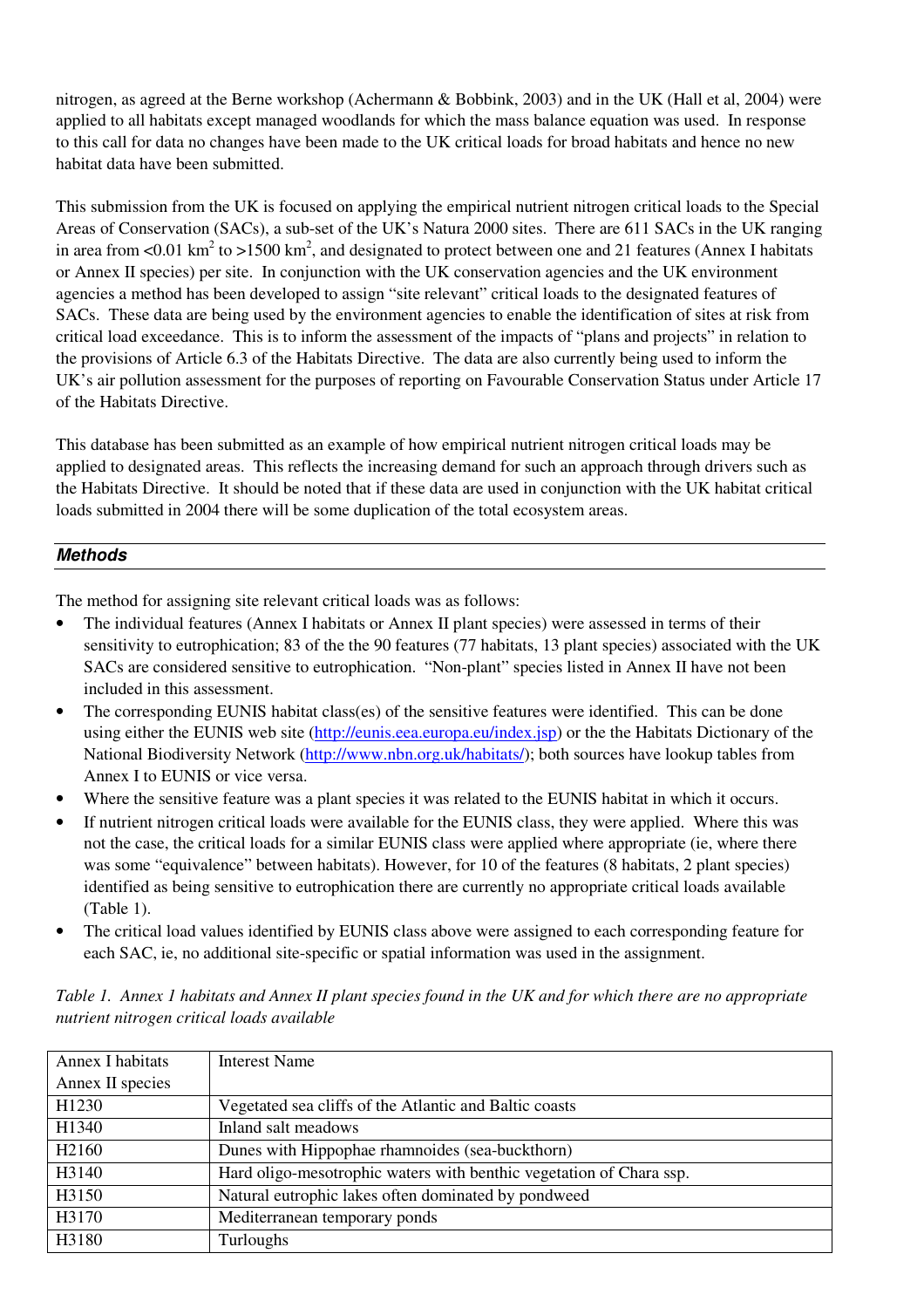| H3260 | Water courses of plain to montane levels with floating vegetation (water-crowfoot) |
|-------|------------------------------------------------------------------------------------|
| S1390 | Marsupella profunda (Western rustwort)                                             |
| S1833 | Najax flexilis (Slender naiad)                                                     |

Table 2 below lists the remaining 73 sensitive designated features together with the EUNIS class used to set the critical load values. For consistency with the habitat critical loads data previously submitted, the agreed UK "mapping values" have been used (Hall et al, 2003a; 2003b); where no mapping value had previously been defined the mid-range value has been applied. It should be noted that the environment agencies in their site screening assessments have applied a more precautionary approach and used the value at the lower end of each range.

As stated above the number of features associated with an individual site varies, however, information on the location and area occupied by each feature within the sites is not currently readily available. Therefore for this data submission the "EcoArea" associated with each data record is based on the total SAC site area divided by the number of features for which nutrient nitrogen critical loads are available. Further, for some sites more than one feature is associated with the same EUNIS class; where this is the case the feature areas (as defined above) have been aggregated to enable the data to be submitted as a single record per EUNIS class per SAC.

| Annex I habitat                           | EUNIS class (same or most similar   | CLnutN                   | <b>UK</b> Mapping        |
|-------------------------------------------|-------------------------------------|--------------------------|--------------------------|
| Annex II species                          | to Annex I habitat)                 | $(kg N ha^{-1} yr^{-1})$ | Value                    |
|                                           |                                     |                          | $(kg N ha^{-1} yr^{-1})$ |
| H1130 Estuaries                           | A2.64/A2.65 Pioneer & low-mid       | $30-40$                  | $35*$                    |
|                                           | salt marshes                        |                          |                          |
| H1140 Mudflats & sandflats                | A2.64/A2.65 Pioneer & low-mid       | $30 - 40$                | $35*$                    |
|                                           | salt marshes                        |                          |                          |
| H1150 Coastal lagoons                     | A2.64/A2.65 Pioneer & low-mid       | $30-40$                  | $35*$                    |
|                                           | salt marshes                        |                          |                          |
| H1220 Perennial vegetation of stony       | B1.3 Shifting coastal dunes         | $10-20$                  | 15                       |
| banks                                     |                                     |                          |                          |
| H1310 Salicornia & other annuals          | A2.64/A2.65 Pioneer & low-mid       | $30 - 40$                | $35*$                    |
| on mud & sand                             | salt marshes                        |                          |                          |
| H1320 Spartina swards                     | A2.64/A2.65 Pioneer & low-mid       | $30-40$                  | $35*$                    |
|                                           | salt marshes                        |                          |                          |
| H1330 Atlantic salt meadows               | A2.64/A2.65 Pioneer & low-mid       | $30-40$                  | $35*$                    |
|                                           | salt marshes                        |                          |                          |
| H1420 Mediterranean & thermo-             | A2.64/A2.65 Pioneer & low-mid       | $30-40$                  | $35*$                    |
| Atlantic halophilous scrubs               | salt marshes                        |                          |                          |
| H2110 Embryonic shifting dunes            | <b>B1.3 Shifting coastal dunes</b>  | $10-20$                  | 15                       |
| H2120 Shifting dunes along shore          | B1.3 Shifting coastal dunes         | $10 - 20$                | 15                       |
| (Ammophila arenaria)                      |                                     |                          |                          |
| H2130 Fixed dunes with herbaceous         | B1.4 Coastal stable dune grasslands | $10-20$                  | 15                       |
| vegetation                                |                                     |                          |                          |
| H <sub>2140</sub> Decalcified fixed dunes | B1.5 Coastal dune heaths            | $10-20$                  | $15*$                    |
| (Empetrum nigrum)                         |                                     |                          |                          |
| H2150 Atlantic decalcified fixed          | <b>B1.5</b> Coastal dune heaths     | $10-20$                  | $15*$                    |
| dunes                                     |                                     |                          |                          |
| H2170 Dunes (Salix repens ssp.            | B1.8 Moist to wet dune slacks       | $10-25$                  | $17.5*$                  |
| Argentea)                                 |                                     |                          |                          |
| H <sub>2</sub> 190 Humid dune slacks      | B1.8 Moist to wet dune slacks       | $10-25$                  | $17.5*$                  |
| H <sub>21</sub> A0 Machairs               | B1.4 Coastal stable dune grasslands | $10 - 20$                | 15                       |

*Table 2. EUNIS habitat critical loads assigned to Annex I habitats and species*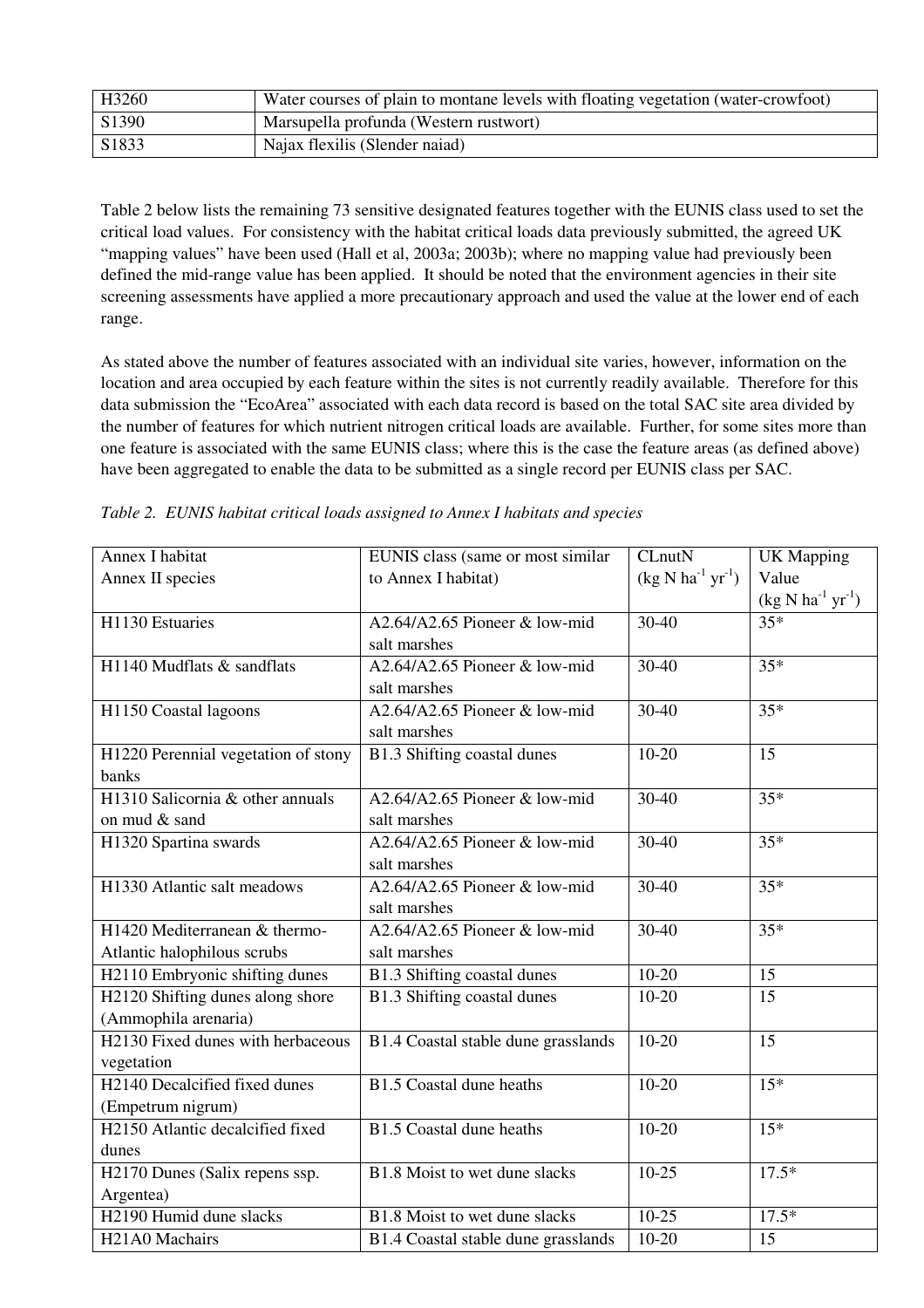| H2250 Coastal dunes (Juniperus       | B1.5 Coastal dune heaths              | $10 - 20$ | $15*$   |
|--------------------------------------|---------------------------------------|-----------|---------|
| spp.)                                |                                       |           |         |
| H2330 Inland dunes (open             | E1.94 Inland dune pioneer             | $10 - 20$ | $15*$   |
| Corynephorus & Agrostis)             | grasslands                            |           |         |
| H3110 Oligotrophic waters            | C1.1 Permanent oligotrophic waters:   | $5-10$    | $7.5*$  |
| containing few minerals              | softwater lakes                       |           |         |
| H3130 Oligotrophic to mesotrophic    | C1.1 Permanent oligotrophic waters:   | $5-10$    | $7.5*$  |
| standing waters with vegetation      | softwater lakes                       |           |         |
| H3160 Natural dystrophic lakes &     | C1.1 Permanent oligotrophic waters:   | $5 - 10$  | $7.5*$  |
| ponds                                | softwater lakes                       |           |         |
| H4010 Northern Atlantic wet heaths   | F4.11 Northern wet heath: Erica       | $10 - 25$ | 15      |
| (Erica tetralix)                     | tetralix dominated                    |           |         |
| H4020 Temperate Atlantic wet         | F4.11 Northern wet heath: Erica       | $10 - 25$ | 15      |
| heaths (Erica cilliaris & tetralix)  | tetralix dominated                    |           |         |
| H4030 European dry heaths            | F4.2 Dry heaths                       | $10 - 20$ | 12      |
| H4040 Dry Atlantic coastal heaths    | F4.2 Dry heaths                       | $10 - 20$ | 12      |
| (Erica vegans)                       |                                       |           |         |
| H4060 Alpine & boreal heaths         | F2 Arctic, alpine, subalpine scrub    | $5 - 15$  | $10*$   |
|                                      | habitats                              |           |         |
| H4080 Sub-Arctic Salix spp. Scrub    | F2 Arctic, alpine, subalpine scrub    | $5 - 15$  | $10*$   |
|                                      | habitats                              |           |         |
| H5110 Stable xerothermophilous       | E1.26 Sub-Atlantic semi-dry           | $15 - 25$ | 20      |
| formations (Buxus sempervirens)      | calcareous grasslands                 |           |         |
| H5130 Juniperus communis on          | F4.2 Dry heaths                       | $10 - 20$ | 12      |
| heaths or calcareous grasslands      |                                       |           |         |
| H6130 Calaminarian grasslands of     | E1.26 Sub-Atlantic semi-dry           | $15 - 25$ | $20\,$  |
| Violetalia calaminariae              | calcareous grasslands                 |           |         |
| H6150 Siliceous alpine & boreal      | E4.3 Alpine & subalpine grasslands    | $10 - 15$ | $12.5*$ |
| grasslands                           |                                       |           |         |
| H6170 Alpine & subalpine             | E4.3 Alpine $\&$ subalpine grasslands | $10-15$   | $12.5*$ |
| calcareous grasslands                |                                       |           |         |
| H6210 Semi-natural dry grasslands    | E1.26 Sub-Atlantic semi-dry           | $15-25$   | $20\,$  |
| & scrubland facies (calcareous)      | calcareous grasslands                 |           |         |
| H6211 Semi-natural dry grasslands    | E1.26 Sub-Atlantic semi-dry           | $15 - 25$ | 20      |
| & scrubland facies (orchid sites)    | calcareous grasslands                 |           |         |
| H6230 Species-rich Nardus            | E1.7 Non-mediterranean dry acid &     | $10 - 20$ | 15      |
| grassland (siliceous, mountain)      | neutral closed grassland              |           |         |
| H6410 Molinia meadows                | E3.51 Moist & wet oligotrophic        | $15 - 25$ | $20*$   |
| (calcareous, peaty, clay-silt soils) | grasslands: Molinia caerulea          |           |         |
| H6430 Hydrophilous tall herb fringe  | E4.3 Alpine & subalpine grasslands    | $10 - 15$ | $12.5*$ |
| communities (plains, montane)        |                                       |           |         |
| H6510 Lowland hay meadows            | E2.2 Low & medium altitude hay        | 20-30     | $25*$   |
|                                      | meadows                               |           |         |
| H6520 Mountain hay meadows           | E2.3 Mountain hay meadows             | $10-20$   | $15*$   |
| H7110 Active raised bogs             | D1 Raised & blanket bogs              | $5-10$    | 10      |
| H7120 Degraded raised bogs           | D1 Raised & blanket bogs              | $5-10$    | 10      |
| capable of natural regeneration      |                                       |           |         |
| H7130 Blanket bogs                   | D1 Raised & blanket bogs              | $5 - 10$  | 10      |
| H7140 Transition mires & quaking     | $\overline{D1}$ Raised & blanket bogs | $5-10$    | 10      |
|                                      |                                       |           |         |
| bogs<br>H7150 Depressions on peat    | D1 Raised & blanket bogs              | $5-10$    | 10      |
| substrates (Rhynchosporion)          |                                       |           |         |
| H7210 Calcareous fens (Cladium       | D4.1 Rich fens                        | 15-35     | $25*$   |
|                                      |                                       |           |         |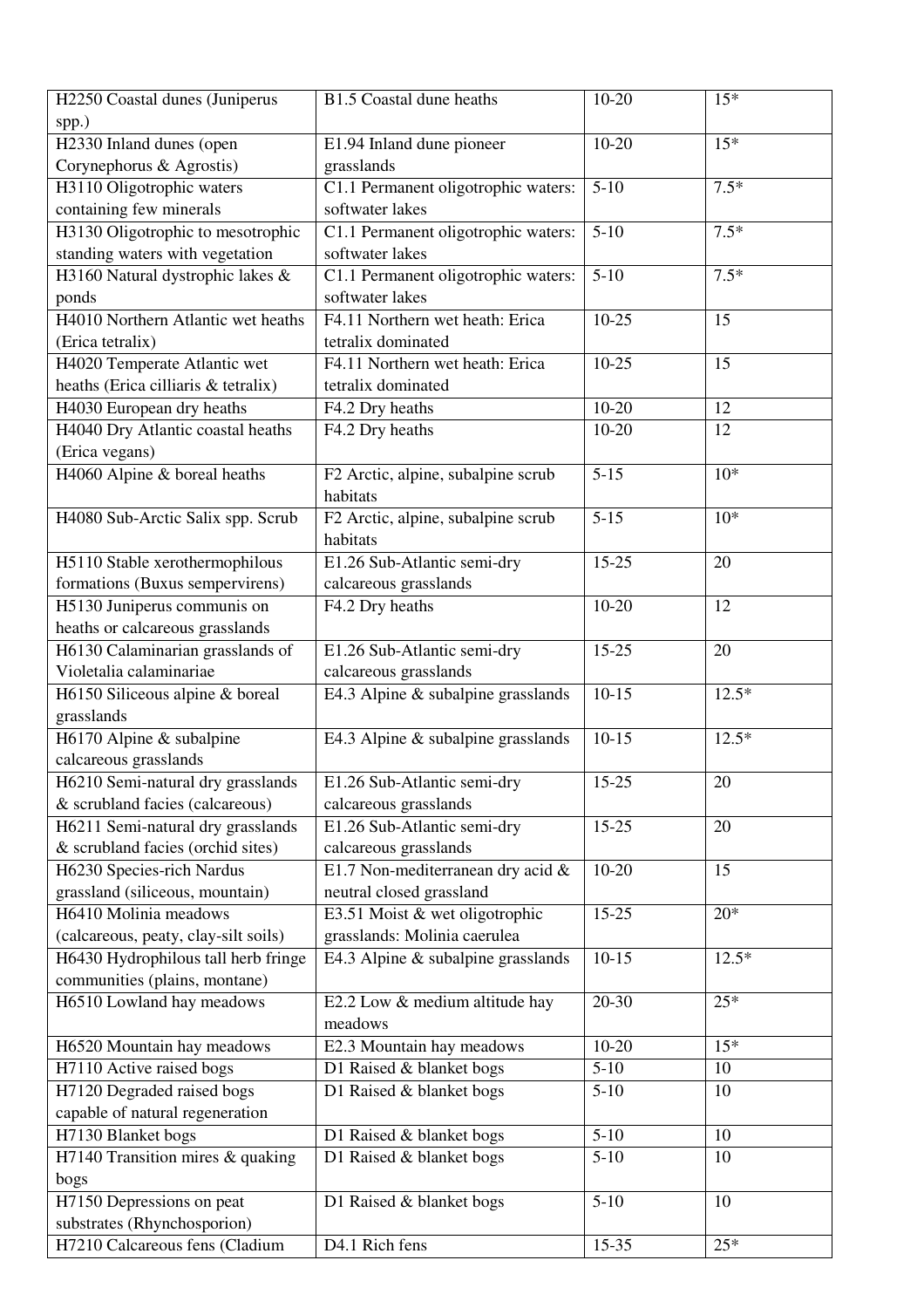| mariscus)                          |                                       |           |         |
|------------------------------------|---------------------------------------|-----------|---------|
| H7220 Petrifying springs with tufa | D4.2 Mountain rich fens               | $15 - 25$ | $20*$   |
| formation                          |                                       |           |         |
| H7230 Alkaline fens                | D4.1 Rich fens                        | $15 - 35$ | $25*$   |
| H7240 Alpine pioneer formations    | D4.2 Mountain rich fens               | $15 - 25$ | $20*$   |
| (Caricion bicoloris-atrofuscae)    |                                       |           |         |
| H8110 Siliceous scree of montane   | F2 Arctic, alpine, subalpine scrub    | $5 - 15$  | $10*$   |
| to snow levels                     | habitats                              |           |         |
| H8120 Calcareous & calcshist       | F2 Arctic, alpine, subalpine scrub    | $5 - 15$  | $10*$   |
| screes of montane/alpine levels    | habitats                              |           |         |
| H8210 Calcareous rocky slopes with | E4.3 Alpine & subalpine grasslands    | $10-15$   | $12.5*$ |
| chasmophytic vegetation            |                                       |           |         |
| H8220 Siliceous rock slopes with   | F2 Arctic, alpine, subalpine scrub    | $5 - 15$  | $10*$   |
| chasmophytic vegetation            | habitats                              |           |         |
| H8240 Limestone pavements          | E4.3 Alpine & subalpine grasslands    | $10-15$   | $12.5*$ |
| H9120 Taxus in the shrublayer      | G Temperate & boreal forests:         | $10-15$   | 12      |
|                                    | ground flora                          |           |         |
| H9130 Asperulo-Fagetum beech       | G Temperate & boreal forests:         | $10-15$   | 12      |
| forests                            | ground flora                          |           |         |
| H9160 Sub-Atlantic & medio-        | G Temperate & boreal forests:         | $10-15$   | 12      |
| European oak oak-hornbeam forests  | ground flora                          |           |         |
| H9180 Tilio-Acerion forests of     | G Temperate & boreal forests:         | $10-15$   | 12      |
| slopes, screes & ravines           | ground flora                          |           |         |
| H9190 Old acidophilous oak with    | G Temperate & boreal forests:         | $10-15$   | 12      |
| Quercus robur on sandy plains      | ground flora                          |           |         |
| H91A0 Old sessile oak with Ilex &  | G Temperate & boreal forests:         | $10-15$   | 10      |
| Blechnum (British Isles)           | epiphytic lichens                     |           |         |
| H91C0 Caledonian forest            | G Temperate & boreal forests:         | $10-15$   | 12      |
|                                    | ground flora                          |           |         |
| H91D0 Bog woodland                 | D1 Raised & blanket bogs              | $5-10$    | 10      |
| H91J0 Taxus baccata woods (British | G Temperate & boreal forests:         | $10-15$   | 12      |
| Isles)                             | ground flora                          |           |         |
| S1386 Buxbaumia viridis            | G Temperate & boreal forests:         | $10-15$   | 12      |
|                                    | ground flora                          |           |         |
| S1393 Drepanocladus                | D2.2 Poor fens                        | $10 - 20$ | 15      |
| (Hamatocaulis) vernicosus          |                                       |           |         |
| S1395 Petalophyllum ralfsii        | B1.8 Moist to wet dune slacks         | $10-25$   | $17.5*$ |
| S1421 Trichomanes speciosum        | G Temperate & boreal forests:         | $10-15$   | 12      |
|                                    | ground flora                          |           |         |
| S1441 Rumex rupestris              | B1.8 Moist to wet dune slacks         | $10-25$   | $17.5*$ |
| S1528 Saxifraga hirculus           | E4.3 Alpine $\&$ subalpine grasslands | $10-15$   | $12.5*$ |
| S1614 Apium repens                 | E2.2 Low & medium altitude hay        | 20-30     | $25*$   |
|                                    | meadows                               |           |         |
| S1654 Gentianella anglica          | E1.26 Sub-Atlantic semi-dry           | 15-25     | 20      |
|                                    | calcareous grassland                  |           |         |
| S1831 Luronium natans              | C1.1 Permanent oligotrophic waters:   | $5-10$    | $7.5*$  |
|                                    | softwater lakes                       |           |         |
| S1902 Cypripedium calceolus        | G Temperate & boreal forests:         | $10-15$   | 12      |
|                                    | ground flora                          |           |         |
| S1903 Liparis loeselii             | B1.8 Moist to wet dune slacks         | $10-25$   | $17.5*$ |

\* No UK Mapping Value set for this EUNIS class, so mid-range value applied.